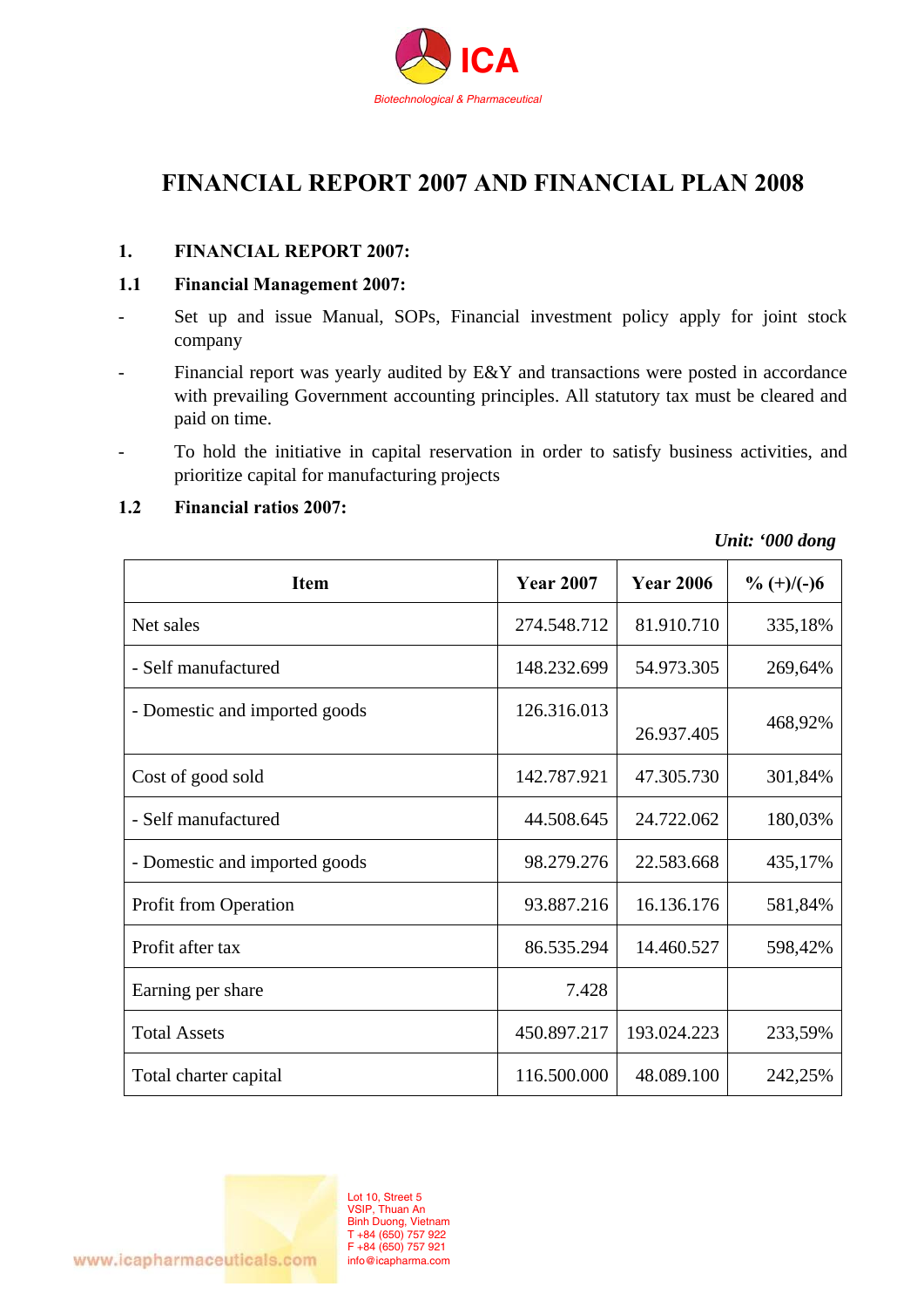

## **Financial ratios 2007:**

|                         | <b>Main financial ratios</b>                             | <b>Year 2007</b> | <b>Year 2006</b> | $\% (+)/(-)$ |
|-------------------------|----------------------------------------------------------|------------------|------------------|--------------|
| $\mathbf{1}$            | <b>Liquidity ratio</b>                                   |                  |                  |              |
|                         | - Current ratio (time)                                   | 2,27             | 1,13             | 200%         |
|                         | - Quick ratio (time)                                     | 2,14             | 1,00             | 214%         |
| $\overline{2}$          | Capital ratio                                            |                  |                  |              |
|                         | - Total liabilities/ Total Assets (time)                 | 0,51             | 0,63             | 80%          |
|                         | - Total liabilities/ Total Owner's equity<br>(time)      | 1,05             | 1,67             | 62%          |
| $\mathbf{3}$            | <b>Management efficiency ratio</b>                       |                  |                  |              |
|                         | - Turnover of Assets (time)                              | 0,60             | 0,42             | 142%         |
|                         | - Turnover of Fixed Asset (time)                         | 1,90             | 0,96             | 197%         |
|                         | - Turnover of working capital (time)                     | 0,89             | 0,76             | 117%         |
|                         | - Turnover of account receivable (time)                  | 0,68             | 1,07             | 63%          |
|                         | - Turnover of account payable (time)                     | 1,56             | 0,72             | 216%         |
|                         | - Turnover of inventory (time)                           | 3,87             | 3,62             | 106%         |
| $\overline{\mathbf{4}}$ | <b>Profitability ratio</b>                               |                  |                  |              |
|                         | - Profit after tax/ Net sales (%)                        | 31,51            | 17,65            | 178%         |
|                         | - Profit after tax/ Net sales / Owner's<br>equity $(\%)$ | 39,34            | 19,99            | 196%         |
|                         | - Profit after tax/ Net sales / Total Asset<br>(% )      | 19,19            | 7,49             | 256%         |
|                         | - Profit from Operation/Net sales (%)                    | 34,19            | 19,70            | 173%         |

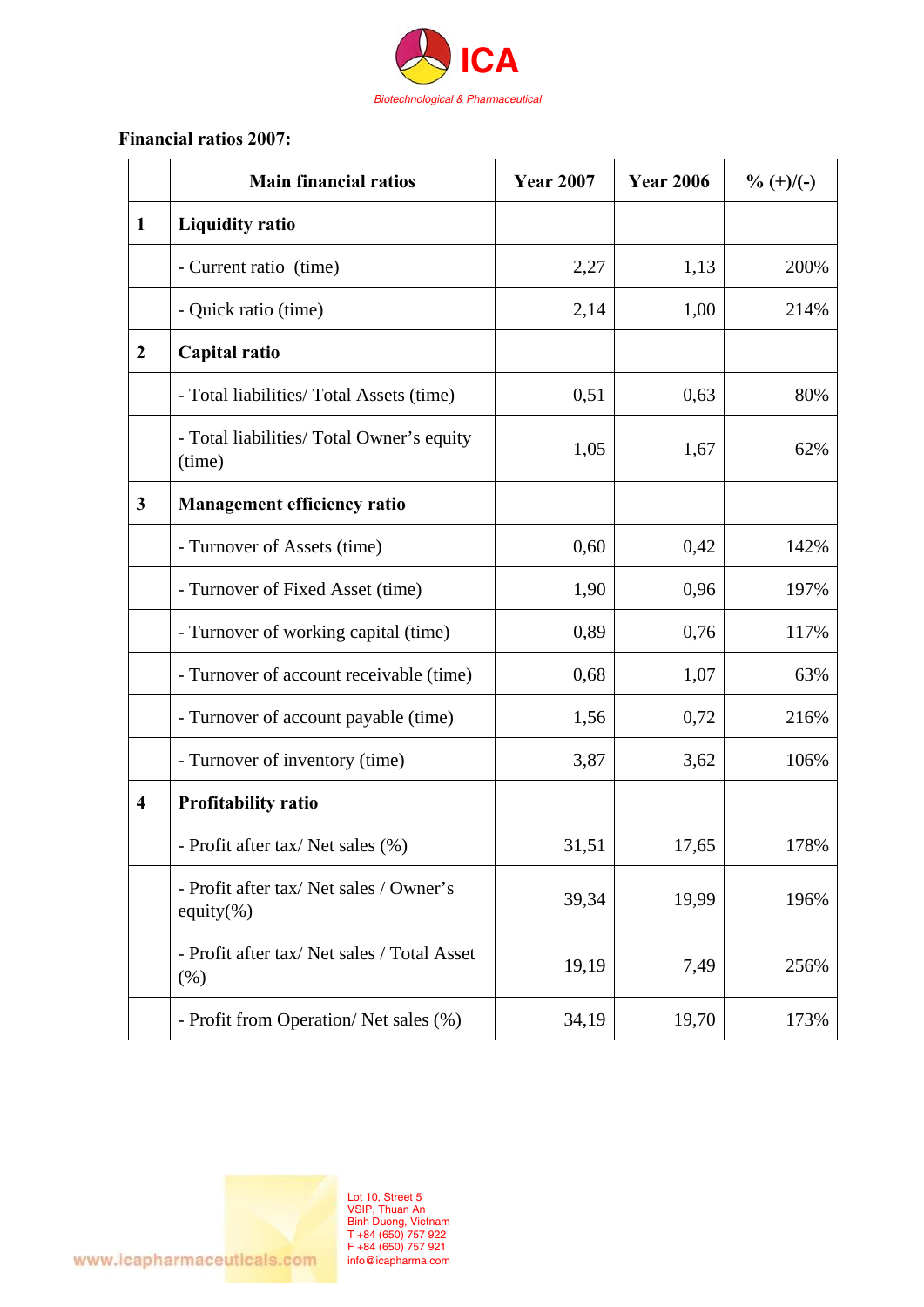

#### **1.3 Human resource and payroll management:**

#### **a) Payroll**

Payroll was discussed and compromised in the contract by both sides (convert to dong except expatriate staff was paid by USD). Salary will be paid on ability and performance of staff. The minimum level of labor should be not less than stipulated level approved by Government.

Normally staff's salary will be reviewed at the end of the year base on inflation index, performance of each staff, the business activities results of company and other economics conditions

Staff with excellent performance will be received bonus before stipulated time recorded in contract and bonus will depends on distribution to company

#### **b) Bonus**

Based on business activities result of company and seniority (at least 12 months) staff will be received bonus at the end of the year, at least equal 01 month salary, except the other excellent cases will be received higher bonus by cash or in kinds

Besides annual bonus as above, staff also can be received bonus base on their performance. The evaluation on staff's performance was recorded in company's policy

#### **c) Allowance**

Staff will be received the following allowances such as: lunch fees, transportation, overtimes, uniform

#### **d) Health supports**

Besides health insurance, staff still can get free 100% support by using medicines that company manufactures if they can show up doctors' prescriptions

#### **e) Welfares**

100% social insurance base on the basic salary in the contract will be offer for staff in accordance with labor law

Entertainment: Normally the company will hold a travel to many resorts in Vietnam or overseas if possible

Gifts for holidays: Staff will be normally received gifts in the following cases: Western new-year, Lunar year, international lady-day, International labor-day, Liberty-day, International day (staffs' children have ages less than 15)

#### **f) Annual leave:**

Staff, who have working time in company over 3 years up will be added 01 day annual leave since the  $4<sup>th</sup>$  year, but not more than 6 days

> Lot 10, Street 5 VSIP, Thuan An Binh Duong, Vietnam T +84 (650) 757 922 F +84 (650) 757 921 info@icapharma.com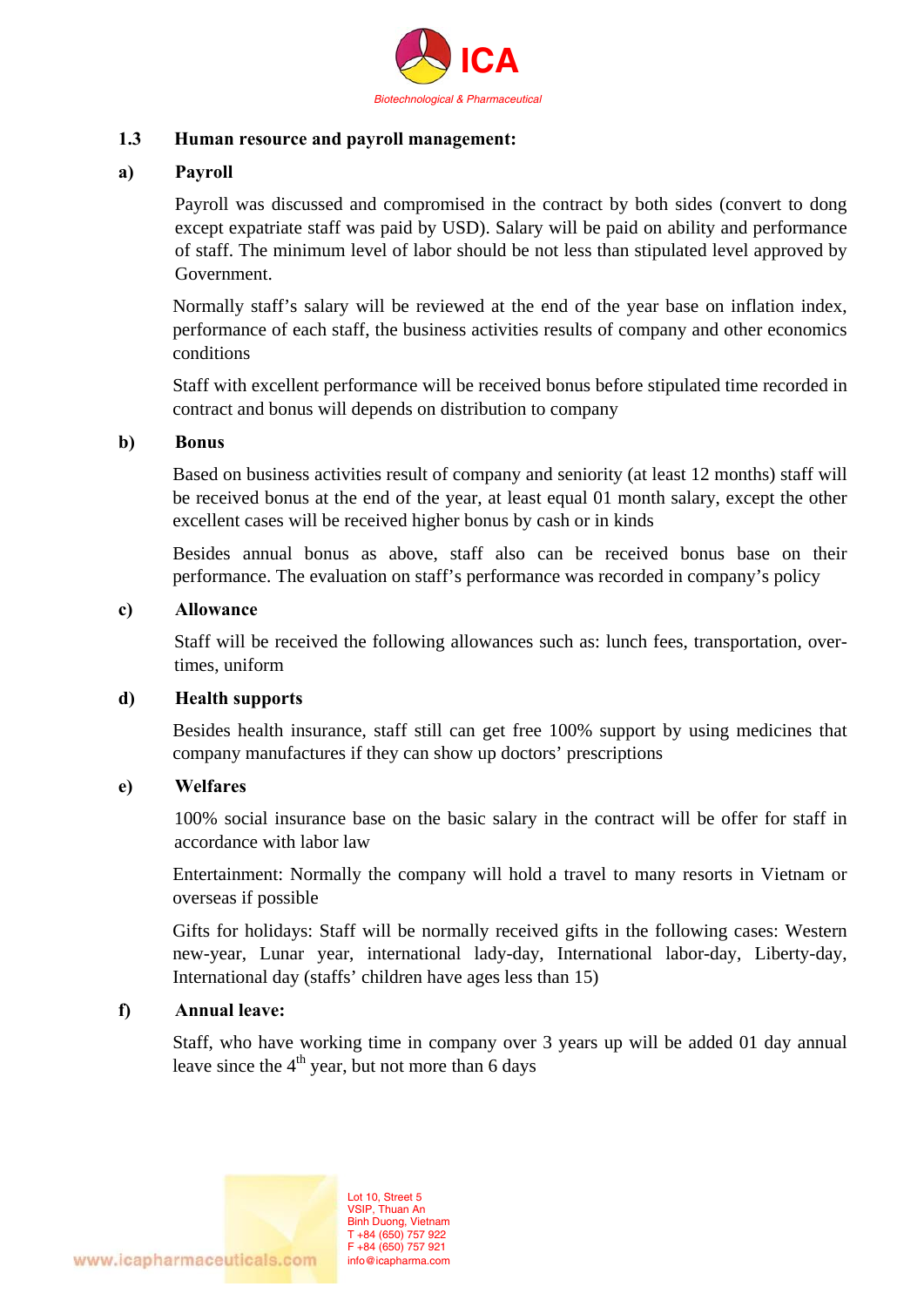

### **2. FINANCIAL PLAN 2008:**

# **Unit:'000 dong Items** Year 2008 Year 2007  $\frac{9}{6}$  (+)/(-) Total net sales 338.381.169 274.548.712 123.25% - Self manufactured 186.990.593 | 148.232.699 | 126,14% - Domestic and imported goods 151.390.576 | 126.316.013 | 119,85% Cost of Goods sold 168.473.594 | 142.787.921 | 117,98% - Self manufactured 112,51% - Domestic and imported goods 118.396.321 98.279.276 120.46% Profit from operation 119.482.062 93.887.216 127,26% Profit after tax 110.520.907 86.535.294 127,71% Earning per share 9.486 7.428 127,70% Total Assets 1990 126,85% 126,85% 126,85% 126,85% 126,85% 126,85% Total Charter capital 116.500.000 116.500.000 100%

#### **In order to achieve the above targets, ICA must have some of solutions as below:**

- Strictly control expenses, cost by allocating annual budget to each division. At the end of the month, each division must submit the analysis report and explain for unusual increase or decrease of expenses, cost. Each division should self control expenses more efficient
- Reserve capital for current potential products which have high sales in the market. Avoid manufacturing without plan, and big inventory reservation.
- Strictly control aging report, speed up money collection from clients and reduce bank's interest in the future
- Searching co-operated capital to expand manufacturing and exploit all company's advantages such as large factory, product quality, product brand….

#### **Human Resource and payroll policy:**

- All staff should be recruited in accordance with company's requirements. Most of staff were recruited have factual competency, experience, skill and introduced through many famous consultants such as Navigos, First Alliances, Vietnamworks.com, Talent.Net, …
- Try to get labor 's average salary around 6 million Vietnam dong/person /month